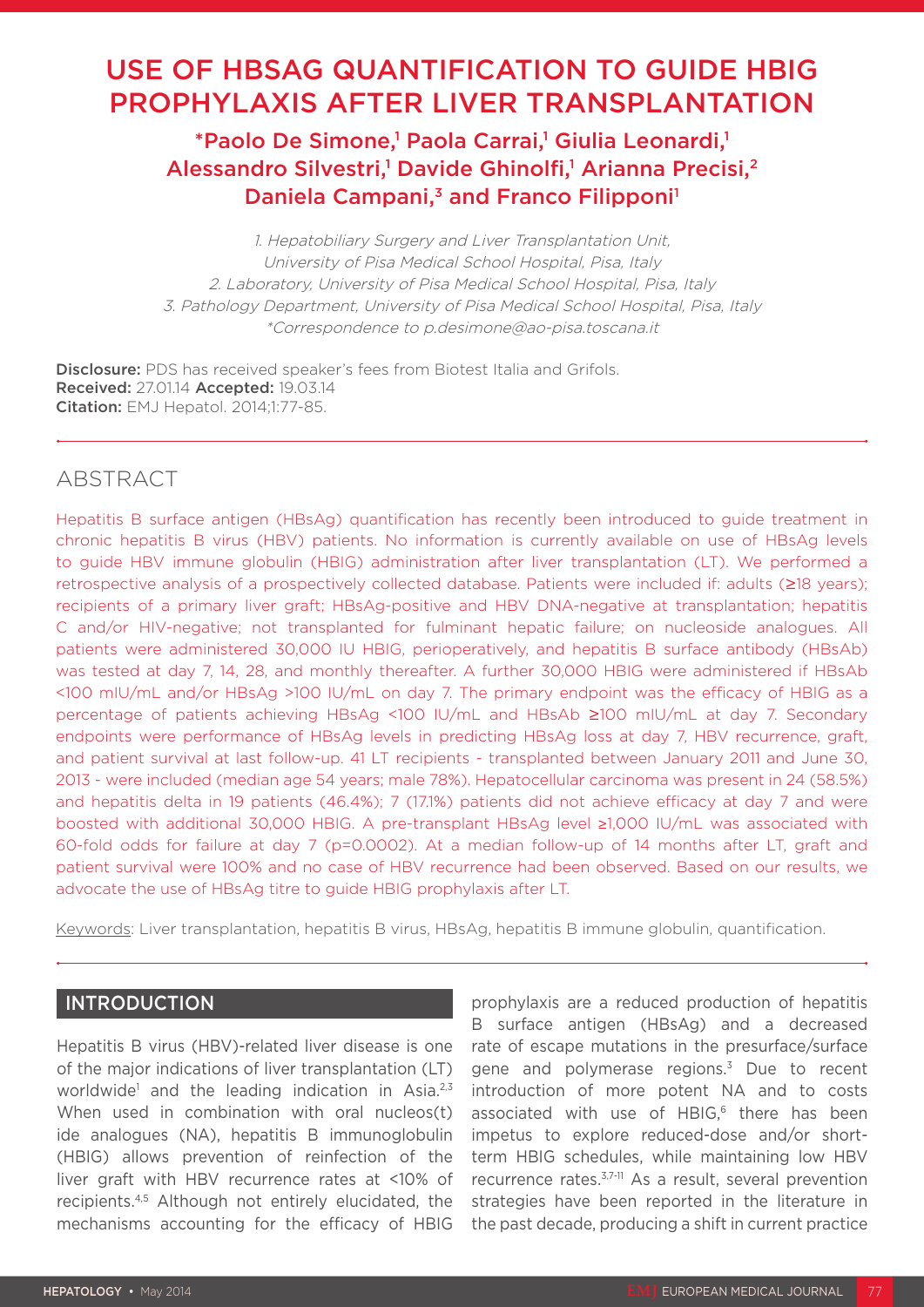from high-dose intravenous (i.v.) HBIG - administered indefinitely from the intraoperative phase $8,9$  - to life-long, low-dose intramuscular (i.m.) HBIG without intraoperative administration<sup>3</sup> - to tailored HBIG schedules based on recipients' recurrence risk,<sup>9,10</sup> or selective and planned HBIG withdrawal.<sup>10,11</sup>

Quantification of HBsAg is increasingly used to determine the treatment response in patients with chronic hepatitis B (CHB).12 Previous evidence suggests that in hepatitis B envelope antigen (HBeAg)-negative patients, HBV DNA <2,000 IU/ mL and HBsAg <1,000 IU/mL can predict inactive carrier status, low risk of hepatocellular carcinoma (HCC), and the probability of HBsAg clearance.12 When used in combination with HBV DNA, HBsAg decline can be used to predict response to interferon therapy, and a level <100 IU/mL during 6 months may be a marker of sustained response after treatment cessation.<sup>13</sup> There are limited data about the clinical implications of HBsAg quantification for LT recipients undergoing post-transplant prophylaxis with HBIG and on use of pre-transplant HBsAg titres to predict HBsAg clearance after transplantation. We investigated the clinical correlation between pre-transplant HBsAg levels and the probability of HBsAg loss in adult recipients of a liver graft-administered HBV prophylaxis with a combination regimen of NA and HBIG.

## MATERIALS AND METHODS

#### Patients

This was a retrospective analysis of a prospectively collected database on adult (≥18 years) LT recipients transplanted at our institution for HBVrelated disease. In January 2011 we implemented a quantitative measurement of HBsAg level for patients on the LT waiting list and transplant patients during their follow-up period. Patients were included in the current analysis if: 1) male or female recipients of a primary, whole-size, ABOcompatible liver graft from a deceased donor; 2) ≥18 years at transplantation; 3) HBsAg-positive (±hepatitis delta [HDV]); 4) HBV DNA-negative; 5) on NA therapy for ≥30 days before surgery. Patients were excluded from analysis if: 1) transplanted for HBV-related fulminant hepatic failure; 2) co-infected with hepatitis C virus and/or HIV; 3) enrolled in concurrent clinical trials on post-transplant HBV prophylaxis or immunosuppressants; 4) the liver was transplanted in combination with other organs; 5) deceased donors were HBsAg-positive.

## Treatment Schedule

Patients underwent administration of 30,000 HBIG i.v. (NeoHepatect™, Biotest, Dreiech, Germany) over 5 days, starting from the day of transplant (6,000 daily) and in combination with NA. HBsAg titres were measured at transplantation (baseline) and at day 7, 14, 28, and monthly thereafter. Titres of the antibody to HBsAg (HBsAb) and HBV DNA were obtained at transplantation and at day 7, 14, 28, and monthly thereafter. If patients failed to achieve HBsAg titres <100 IU/mL and/or HBsAb ≥100 mIU/mL at day 7, a further 30,000 IU HBIG were administered i.v. over 5 days (6,000 daily). Once HBsAg was <100 IU/mL and HBsAb was ≥100 mIU/mL, patients were switched to i.m. (Igantibe™, Grifols, Barcelona, Spain) or subcutaneous (s.c.) (Zutectra™, Biotest, Dreieich, Germany) HBIG within 14 days of last i.v. administration, and dosing was adjusted as per HBsAb ≥100 mIU/mL through the entire follow-up period. With regard to NA, patients on lamivudine (LAM) were switched to entecavir (ETV, Baraclude<sup>™</sup>, Bristol-Myers-Squibb Italy, Rome, Italy) 0.5 mg/day starting from transplantation, while patients on ETV or tenofovir disoproxil (TDF, VireadTM, Gilead Italy, Milan, Italy) were kept on their pre-transplant treatment. Patients on combination of LAM and adefovir dipivoxil pre-transplantation (Hepsera™, Gilead Italy, Milan, Italy) were switched to TDF after surgery.

#### Immunosuppression

Patients were administered quadruple immunosuppression with 20 mg basiliximab i.v. (Simulect<sup>™</sup>, Novartis Italy, Origgio [VA]) at transplantation and on day 4, in association with tacrolimus (TAC, Prograf<sup>™</sup>, Astellas Pharma SpA. Assago [MI], Italy), steroids, and mycophenolate mofetil (MMF). TAC was initiated within 5 days after surgery according to renal function, and trough levels were 6-10 ng/mL for the first year and 3-8 ng/ mL thereafter. MMF was initiated immediately after surgery at 1 g/day and maintained for 4 months, unless otherwise indicated by renal function. Steroids were started intraoperatively at 10 mg/ kg and tapered within 3 months after surgery. Introduction of everolimus (EVR, target range 3-8 ng/mL) (Certican™ Novartis Italy, Origgio [VA]) starting at month 1 was evaluated on an individual basis when TAC minimisation was sought (3-5 ng/mL), such as in the presence of TAC-related adverse effects (i.e. renal function deterioration, neurotoxicity, diabetes mellitus, and cardiovascular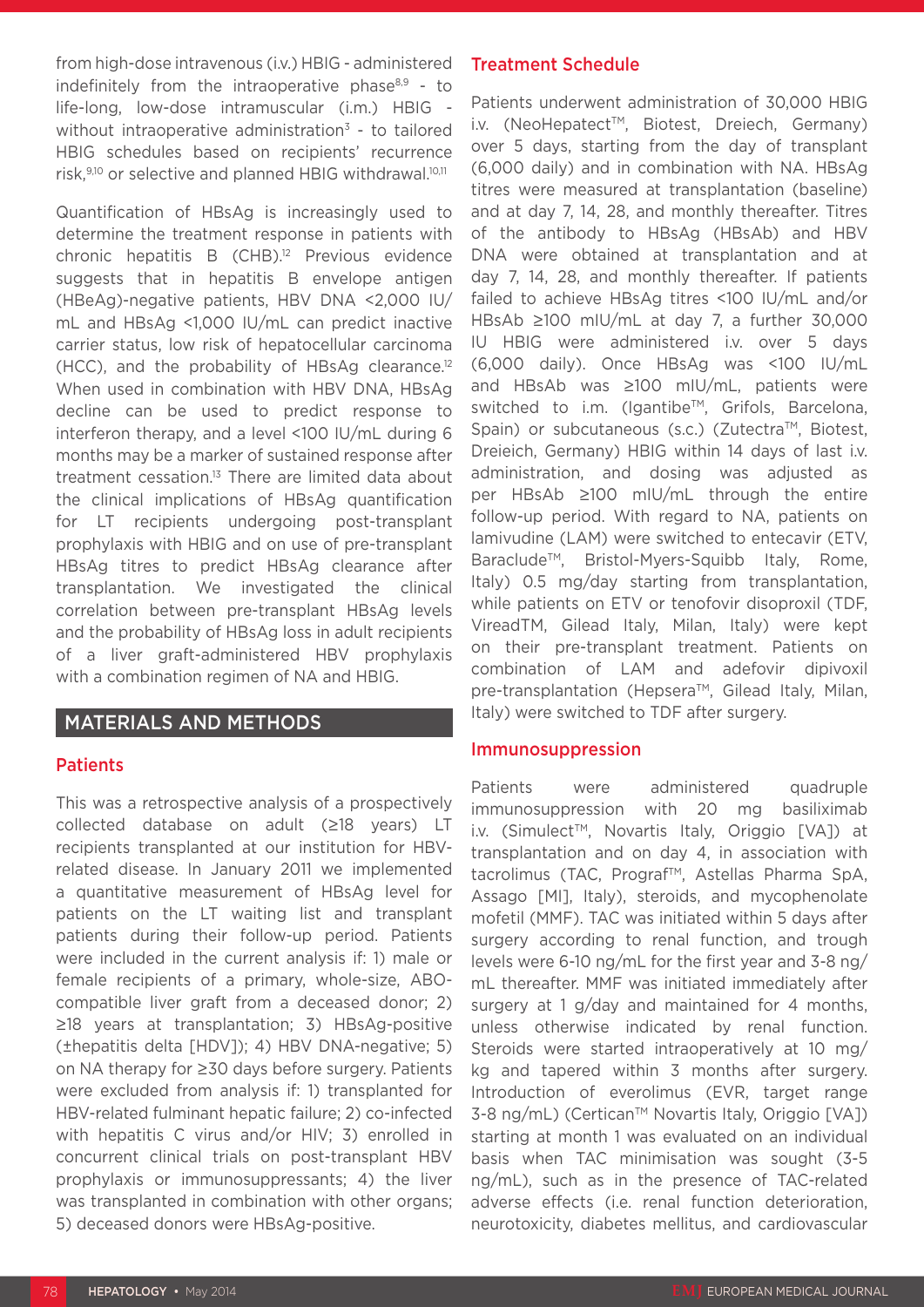complications) or in patients with HCC and unfavourable prognosticators on explant histology (microvascular invasion, perineural infiltration, low grading).

## Liver Histology

At donor's surgery, liver histology was obtained if clinically indicated. Post-transplantation, liver biopsy was performed in cases of suspicion of acute cellular rejection, HBV recurrence, or whenever clinically indicated.

## Enrolment Period and Setting

Patient enrolment into the present treatment schedule started in January 2011. Current analysis includes patients transplanted until 30 June 2013. Setting: academic hospital. In Italy, the compulsory National Health System (NHS) covers for posttransplant prophylaxis with HBIG and pre and post-transplant treatment with NA.

## Variables

The variables included in the current analysis were: 1) patients' demographics (gender, ethnicity, age at transplantation, body weight, height, body mass

index); 2) donors' demographics (gender, ethnicity, age, body weight, height, body mass index, liver histology if available); 3) clinical (with focus on HDV co-infection and presence of HCC); 4) transplant data (date, model for end-stage liver disease [MELD] at transplant); 5) immunosuppression (drugs, doses, blood levels, and duration of treatment); 6) non-immunosuppressive treatment (with focus on HBIG dosing); 7) laboratory tests (liver function tests, serum creatinine, HBsAg (IU/mL), HBsAb (mIU/mL), and HBV DNA qPCR (IU/mL); 8) histology when clinically indicated.

## Laboratory

HBsAg quantification and HBsAb titres were obtained with a chemiluminescence immunoassay (Architect™, Abbott, Chicago, Illinois, USA) with an inferior sensitivity threshold of 0.05 IU/mL for HBsAg and 10 mIU/mL for HBsAb. For the purposes of the current analysis, HBsAb values >1,000 mIU/ mL were capped at 1,000.

## **Endpoints**

The primary endpoint of the proposed study was efficacy of HBIG as the percentage of patients achieving HBsAg <100 IU/mL and HBsAb ≥100

## Table 1: Demographic and clinical characteristics of the overall population (#41 patients).

| Variable                                                      |              |
|---------------------------------------------------------------|--------------|
| Age (years, median: IQR)                                      | 54, 9        |
| Male (n, %)                                                   | 32,78        |
| Ethnicity (Caucasian n, %)                                    | 41, 100      |
| $NA$ (LAM $n, \%$ )                                           | 20, 48.8     |
| Duration of NA, months (median, IQR)                          | 15, 12       |
| HDV(n, %)                                                     | 19, 46.4     |
| HCC (n, %)                                                    | 24, 58.5     |
| MELD (median, IQR)                                            | 18.5, 8      |
| Baseline HBsAg titre, IU/mL (median, IQR)                     | 345.6, 419.8 |
| Donor age, (years, median: IQR)                               | 73, 11       |
| Donor HBcAb (positive n, %)                                   | 11, 26.8     |
| Brain dead donors (n, %)                                      | 41, 100      |
| Whole-size graft (n, %)                                       | 41, 100      |
| Time from listing to transplantation, months<br>(median, IQR) | 4, 12        |

HBsAg: hepatitis B surface antigen; HCC: hepatocellular carcinoma; HDV: hepatitis delta; IQR: interquartile range; LAM: lamivudine; MELD: model for end-stage liver disease; NA: nucleos(t)ide analogues; HBcAb: antibody to hepatitis B core antigen.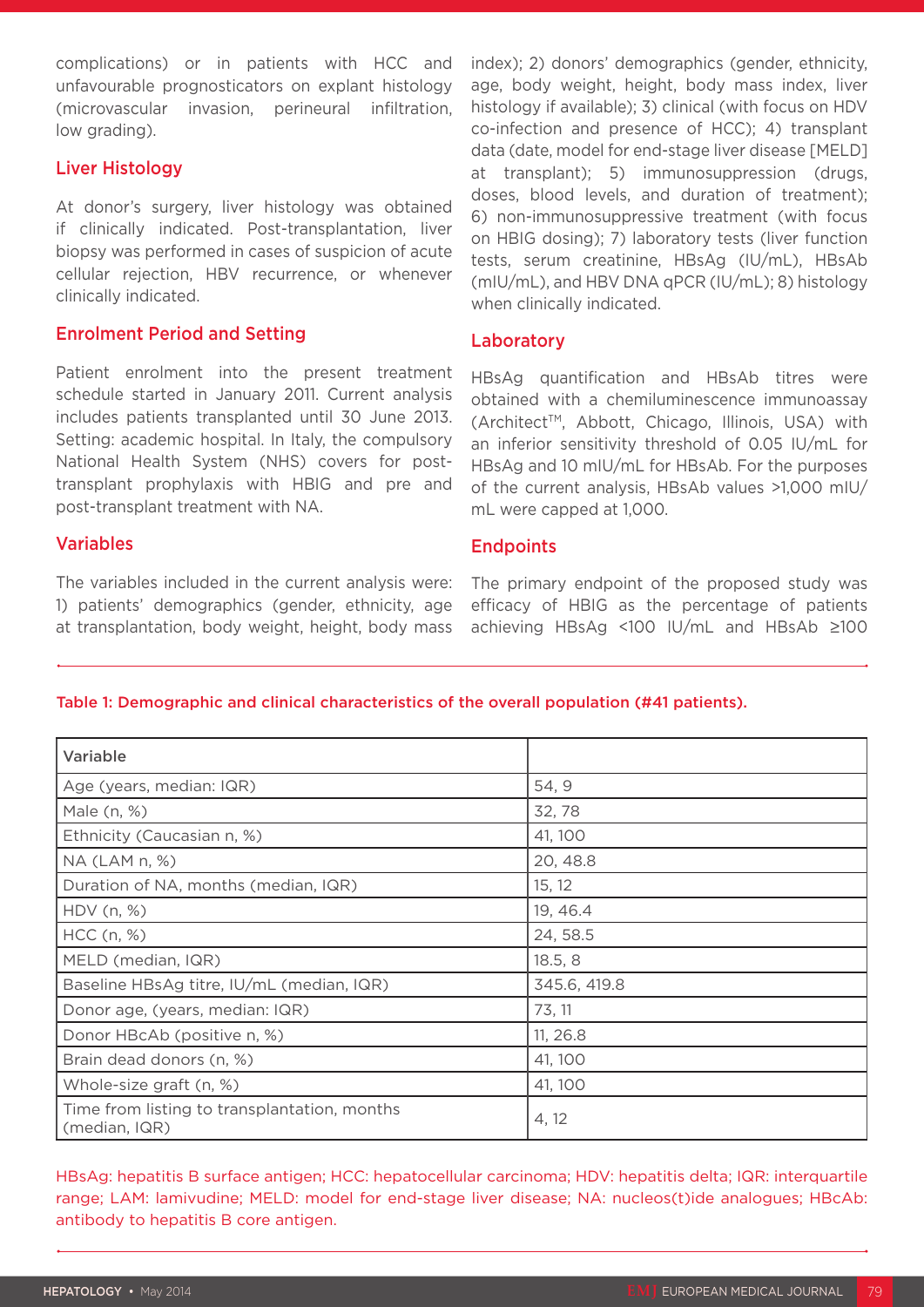mIU/mL at day 7. The secondary endpoints were: evaluation of the performance of a pre-transplant HBsAg titre ≥1,000 IU/mL for prediction of the risk of failure at day  $7<sup>13</sup>$  identification of the pre-transplant HBsAg cut-off value for prediction of the risk of failure at day 7; incidence of HBV recurrence, defined as HBsAg and/or HBV DNA positivity after negativity or consistent liver histology; graft and patient survival at last follow-up. Graft survival was censored at the time of re-listing at the transplant centre(s) or at latest follow-up. Patient survival was censored at time of death or latest follow-up. HBV recurrence was censored at the time of HBV DNA and/or HBsAg positivity, histology, or latest follow-up.

#### Data Collection and Management

The study was approved by our Internal Review Board (IRB) and was carried out in compliance with the principles set forth in the Helsinki Declaration and in the Italian Medicinal Agency (Agenzia Italiana del Farmaco [AIFA]) code set for observational drug studies in human populations (www.aifa.gov.it). Data were imputed into an electronic database at our institution. Data anonymity and management were in agreement with the Italian data protection code law.

### Statistical Analysis

According to type and level of distribution, data are reported as medians, interquartile ranges (IQR), percentiles, means, standard deviations (SD), ranges, extremes, and frequencies, as appropriate. The chi-square and the Fisher's tests were used for categorical variables, while the t-test or the Mann-Whitney tests were used for variables with continuous distribution according to their level of variance. A receiver operating characteristic (ROC) analysis was carried out to select the pre-transplant HBsAg cut-off value for prediction of HBsAg loss at day 7. Graft and patient survivals were obtained with the Kaplan-Meier curves. The level of statistical significance was set at 5% and the confidence interval at 95%.

#### RESULTS

#### Pre-Transplant

Out of 51 HBsAg-positive patients transplanted between January 2011 and June 30 2013, a total of 41 matched the eligibility criteria and were included in the current analysis (Table 1, Figure 1). The median (IQR) age was 54 years (9) (range 30-66), and 32 patients (78%) were male. Ethnicity was Caucasian in all patients.



#### Figure 1: Patients' disposition algorithm.

HBsAg: hepatitis B surface antigen; HBV: hepatitis B virus.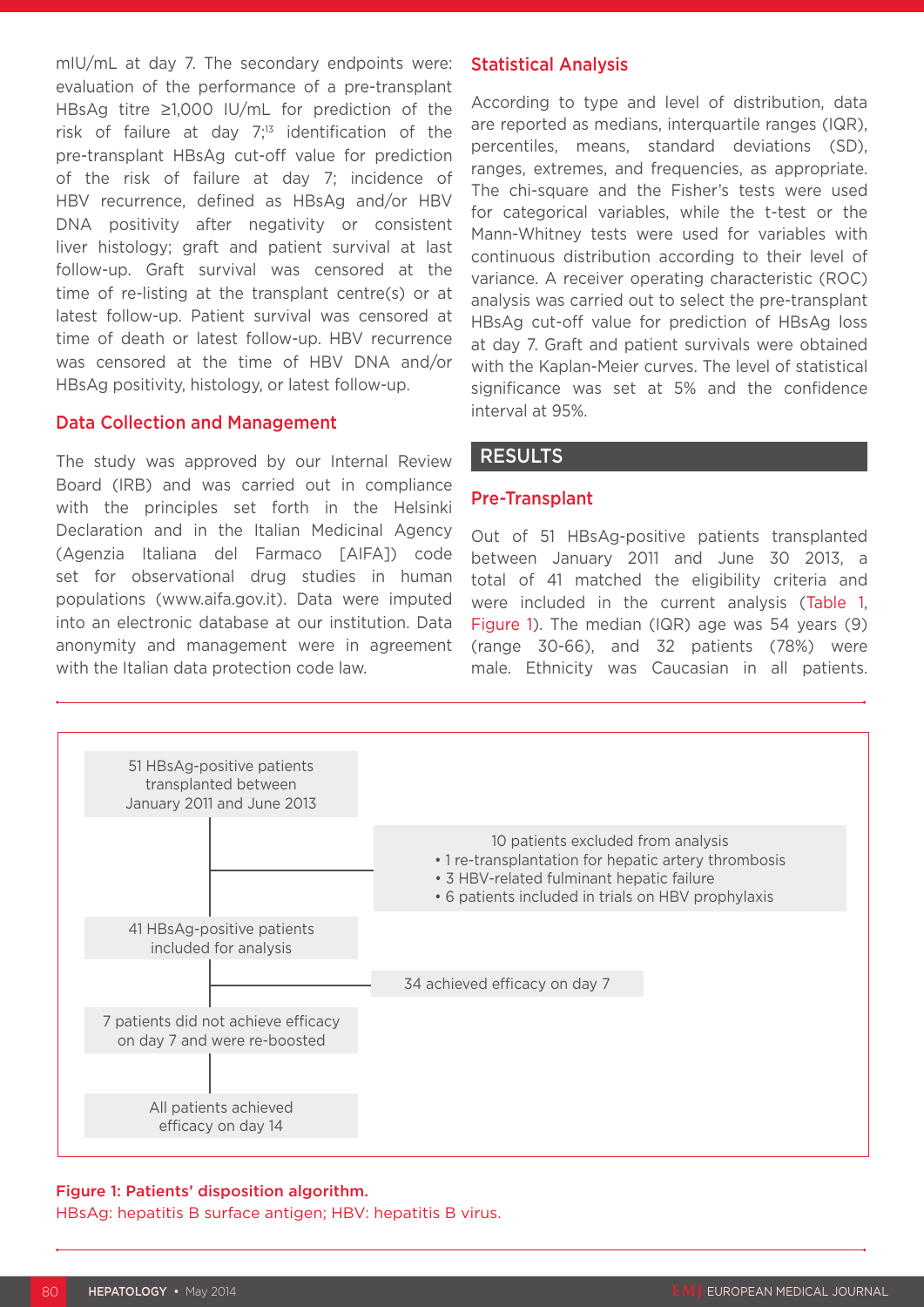HCC was present in 24 (58.5%) and HDV infection in 19 (46.4%). Pre-transplantation, 20 (48.8%) patients were on LAM, 18 (43.9%) on ETV, 2 (4.9%) on LAM + ADF, and 1 (2.4%) on TDF. The median (IQR) duration of pre-transplant treatment with NA was 15 (12) months (range 3-43) in the overall population, whilst it was significantly longer (p<0.0001) for patients on LAM (median [IQR], 22.5 (16.2) months) versus those on ETV (median [IQR], 11.4 (6) months) (*data not shown*). Four (5.9%) patients had been administered interferon at any time point pre-transplantation. The median (IQR) time from wait listing to transplantation was 4 (12) months (range 1-14 months) and the median (IQR) MELD score at transplantation was 18.5 (8) (range 11-22). All donors were brain dead and graft was whole-size in all cases. The median (IQR) donor age was 73 (11) years (range 43-89) (Table 1).

### Post-Transplant

On day 7 post-transplantation, the current schedule achieved efficacy in 34 (82.9%) patients (Table 2, Figure 1); 7 patients (17.1%) required additional administration of 30,000 IU HBIG, and all achieved efficacy on day 14 (Table 2, Figure 1). The HBsAg titre decreased from a median (IQR) of 345.6 (419.8) IU/mL (range 54.6-16,523) at transplantation to a median (IQR) of  $0$  (0) IU/ mL (range 0-3,673.2) on day 7 (p=0.017), and the 7-day median (IQR) HBsAb level was 1,000 (342.2) mIU/mL (range 6.5-1,000). On day 14, HBsAg was lost in all patients and the median (IQR) HBsAb titre was 806.7 (345.7) mIU/mL (range 432.8-1,000) (p=0.45 between day 7 and 14). At a median (IQR) follow-up of 14 (6) months after LT (range 7-35) graft and patient survival were 100% and no cases of HBV recurrence had been observed.

Table 3 illustrates the univariate comparison between efficacy patients (#34) and failures (#7). Patients not achieving efficacy at day 7 had higher pre-transplant HBsAg levels than efficacy patients (median (IQR) 3,352.05 (2885.4) versus 345.2 (243.5) IU/mL; p<0.0001). An HBsAg titre ≥1,000 IU/mL was associated with 62.2 (95% CI 6.0-1993.2) odds for failure at day 7 (p=0.0002). The ROC curve analysis revealed that the cut-off value for prediction of HBsAg clearance at day 7 was 876.5 IU/mL (area under ROC curve =0.98) and was associated with 100% sensitivity (95% CI, 54.1- 100%), 94.3% specificity (95% CI, 80.8-99.3%), 75% positive predictive, and 100% negative predictive values (Figure 2).

#### Table 2: Results.

| Variable                                       | Overall (#41) | Efficacy (#34) | Failures (#7) | $p^*$    |
|------------------------------------------------|---------------|----------------|---------------|----------|
| HBsAg titre at day 7, IU/mL<br>(median, IQR)   | 0(0)          | 0(0)           | 2,178 (916)   | < 0.0001 |
| HBsAg titre at day 14, IU/mL<br>(median, IQR)  | 0(0)          | 0(0)           | 0(0)          |          |
| HBsAb titre at Day 7, mIU/mL<br>(median, IQR)  | 1,000(342.2)  | 1,000 (231.2)  | 12.9(14)      | < 0.0001 |
| HBsAb titre at Day 14, mIU/mL<br>(median, IQR) | 806.7 (345.7) | 786.4 (345.7)  | 837.7 (434.7) | 0.85     |
| HBV recurrence** (%)                           | 0(0)          | 0(0)           | 0(0)          |          |
| Graft survival** (%)                           | 100           | 100            | 100           |          |
| Patient survival** (%)                         | 100           | 100            | 100           |          |

HBsAb: antibody to hepatitis b surface antigen; HBsAg: hepatitis B surface antigen; IQR: interquartile range; HBV: hepatitis B virus.

\*p is between efficacy and failure groups.

\*\*median (IQR) follow-up is 14 (6) months (range 7-35).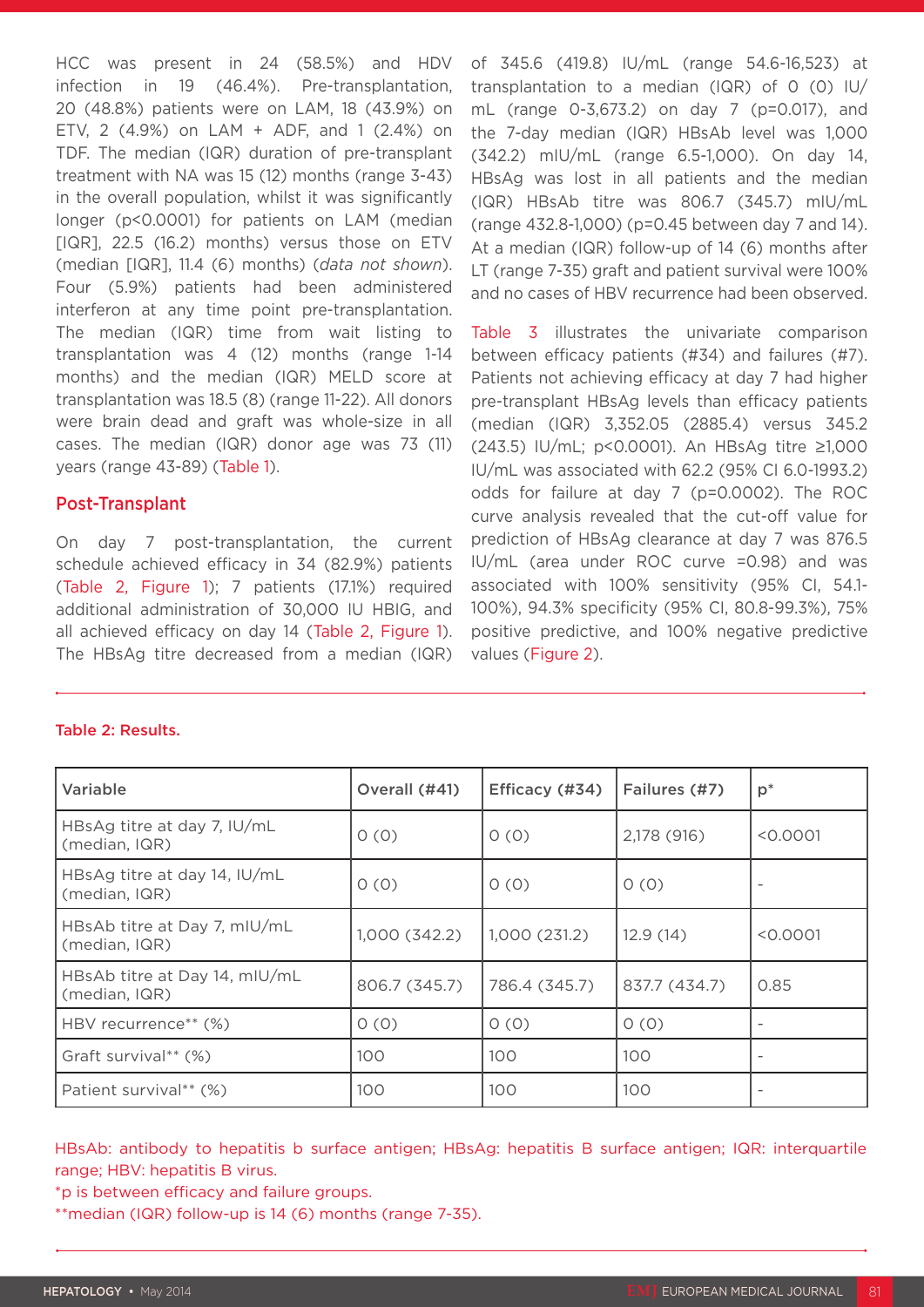### Table 3: Univariate comparison between efficacy patients (#34) and failures (#7).

| Variable                             | Efficacy (#34) | Failures (#7)      | p        |
|--------------------------------------|----------------|--------------------|----------|
| Age, years (median, IQR)             | 54 (13)        | 53(7)              | 0.65     |
| Males (n, %)                         | 25, 73.5       | 5, 71.4            | 0.65     |
| $NA$ (LAM $n, %$ )                   | 19, 55.9       | 3,42.8             | 0.56     |
| Duration of NA, months (median, IQR) | 15(13)         | 17 (19)            | 0.61     |
| HDV (n, %)                           | 15, 57.1       | 4, 44.1            | 0.68     |
| $HCC$ (n, %)                         | 21, 61.7       | 3,42.8             | 0.42     |
| MELD (median, IQR)                   | 22(8)          | 19.5(8)            | 0.88     |
| Donor age, years (median, IQR)       | 73 (12)        | 70.5(10)           | 0.91     |
| Donor HBcAb (positive n, %)          | 9, 26.5        | 2, 28.6            | 0.88     |
| HBsAg titre, IU/mL (median, IQR)     | 345.2 (243.5)  | 3,352.05 (2,885.4) | < 0.0001 |
| HBsAg titre $\geq 1,000$ (n, %)      | 1, 3.0         | 5, 71.4            | 0.0002   |

HBsAg: hepatitis B surface antigen; HCC: hepatocellular carcinoma; HDV: hepatitis delta; IQR: interquartile range; MELD: model for end-stage liver disease; NA: nucleos(t)ide analogues; HBcAb: antibody to hepatitis B core antigen.



## Figure 2: ROC curve analysis for pre-transplant HBsAg levels (IU/mL) in predicting probability of failure at day 7.

HBsAg: hepatitis B surface antigen; ROC: receiver operating characteristics.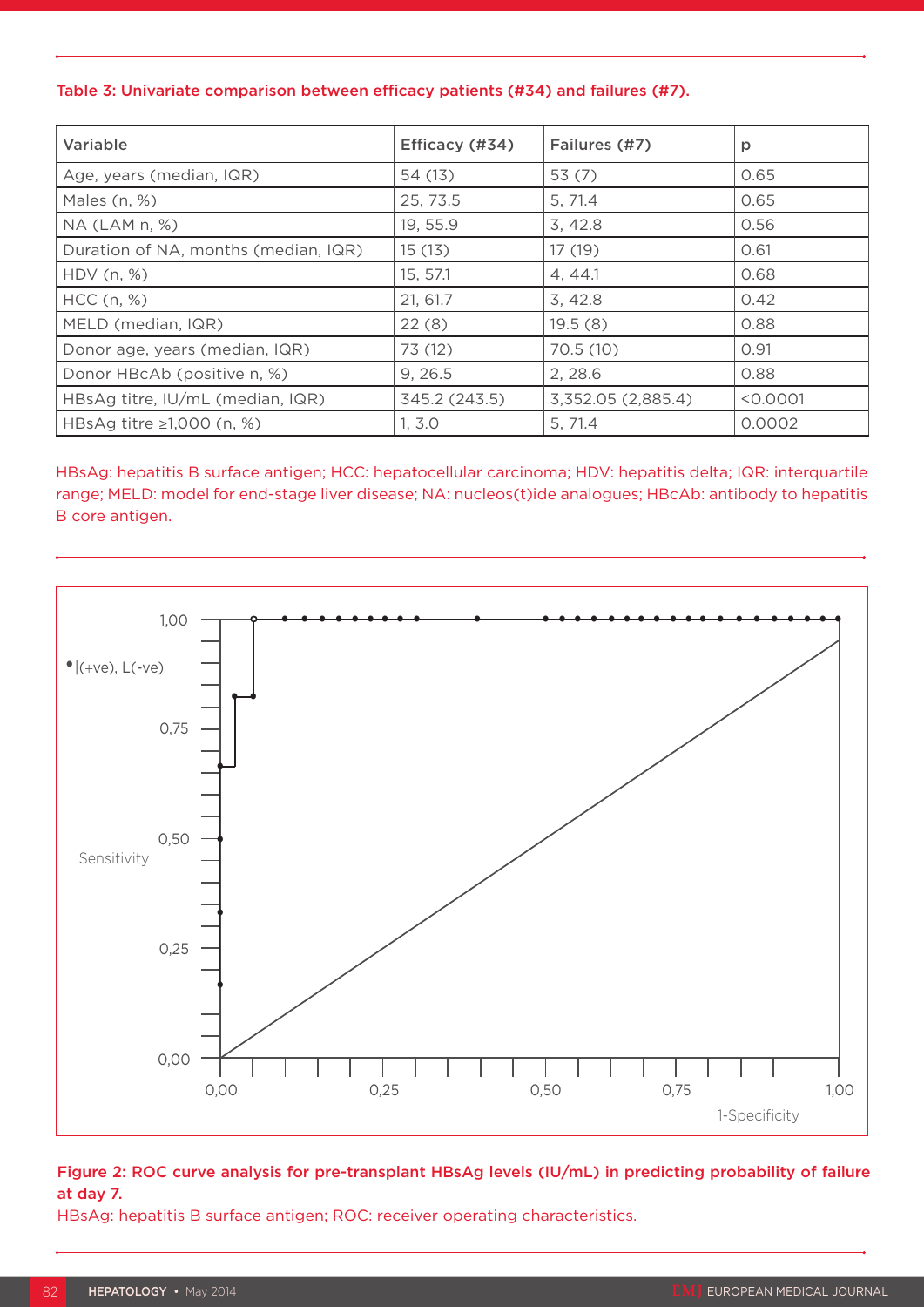## **DISCUSSION**

In the setting of LT for HBsAg-related disease, HBsAg clearance is sought to reduce the risk of disease recurrence and its negative impact on graft and patient survival. To achieve this, the policy most frequently adopted post-transplantation is combination treatment with NA and HBIG.<sup>2,5</sup> Recent experimental data support the evidence that HBsAb is necessary for HBsAg neutralisation and clearance during HBV infection.<sup>14</sup> HBsAb exerts antiviral activities by blocking viral entry into cells, interfering with virion release, accelerating HBV clearance from the circulation, and leading to a decreased rate of escape mutations in the pre-surface gene/surface gene and polymerase regions.15 Previous *in vitro* and *in vivo* studies have demonstrated that HBIG suppresses functional maturation of cytokines by human blood-derived dendritic cells and inhibits proliferation of peripheral T cells, thus reducing the incidence of rejection in the post-transplant period.<sup>16</sup> After LT, combination prophylaxis with HBIG and NA provides better control of HBV reinfection (<10% up to 3 years after LT)<sup>17-20</sup> versus either HBIG (15-25%)21,22 or LAM mono-prophylaxis (20-40%),23,24 and administration of HBIG is usually initiated in the intraoperative, anhepatic phase<sup>8</sup> or immediately after surgery.<sup>3</sup> The recent introduction of novel NA with better resistance profiles and the costs associated with immune globulins are challenging the paradigm of long-term HBIG administration and raising interest in low-dose HBIG and/or HBIGsparing protocols.<sup>11</sup> Replacement of long-term HBIG with active immunisation has resulted in conflicting results, with some authors reporting achievement of protective HBsAb titres,<sup>25,26</sup> and others only a 7.1% rate (1/14 patients) of seroconversion after vaccination.<sup>27</sup>

One further strategy to reduce the economic burden associated with HBIG is aiming at lower HBsAb protective titres. While some authors still comply with titres emerging from early studies on HBIG monotherapy (<6 months post-LT =500 mIU/mL; 6-12 months post-LT =251-500 mIU/ mL; and  $>1$  year post-LT =150-250 mIU/mL),<sup>22</sup> the majority have lowered the threshold to ≥100 mIU/mL throughout the post-transplant period<sup>3</sup> and a few are suggesting even lower thresholds ( $\geq$ 50 mIU/mL) with favourable results.<sup>5</sup> Several reports have documented the feasibility and efficacy of a low-dose HBIG schedule, which currently seems the strategy most frequently adopted in Asia and Southern Europe.28-30 Other investigators have attempted to discontinue HBIG after the initial post-transplant period and continue with antiviral monotherapy alone, especially in low-risk patients (usually HBeAg negative with undetectable HBV DNA at transplant), with recurrence rates varying from 0-16%.11,31-33 However, HBIG withdrawal may be associated with a variable risk for HBsAg re-emergence and HBV recurrence, according to a patient's risk profile and viral characteristics. In one of the series with the longest patient follow-ups, the probability of HBV recurrence 4 years after HBIG discontinuation was 9%,<sup>34</sup> and eventual studies have yielded similar results (6.3% recurrence at a median follow-up of 24 months after HBIG withdrawal).<sup>11</sup>

Limited information is currently available on the factors contributing to HBsAg clearance after LT. To better understand the role of pre-transplant HBsAg titres, we set up the current study using recent evidence on HBsAg quantification in CHB. Introduction of commercial quantitative assays has improved our understanding of the fate of HBsAg in CHB patients, and a combination of HBsAg <1,000 IU/mL and HBV DNA <2,000 IU/mL can identify a 3-year inactive state in genotype D HBeAg-negative carrier populations.<sup>13</sup> In Asian populations, where genotype B and C are dominant, HBsAg levels between 10 and 100 IU/mL can predict loss over time.35 In lowviraemic carriers, HBsAg levels <1,000 IU/mL have been associated with reduced risk for HBeAg-negative hepatitis, cirrhosis, and HCC.<sup>35</sup> In CHB patients treated with interferon, HBsAg quantification is being introduced to guide response to treatment,<sup>13</sup> whilst HBsAg decline is slow for CHB patients on NA. However, a rapid decline in HBsAg may help to identify patients with higher probability of HBsAg clearance in this latter category.<sup>35</sup>

Our study hypothesised that pre-transplant HBsAg levels might influence the rate and velocity of HBsAg loss after LT with a schedule of fixeddose HBIG administration. This was in view of tailoring HBIG administration on the individual risk profile and improving cost-effectiveness of HBV prophylaxis. Our preliminary data suggest that patients with pre-transplant HBsAg ≥1,000 IU/ mL require higher HBIG doses to achieve HBsAg clearance and protective HBsAb titres (≥100 mIU/ mL). These patients presented a 60-fold higher risk for HBsAg persistence at day 7 after a course of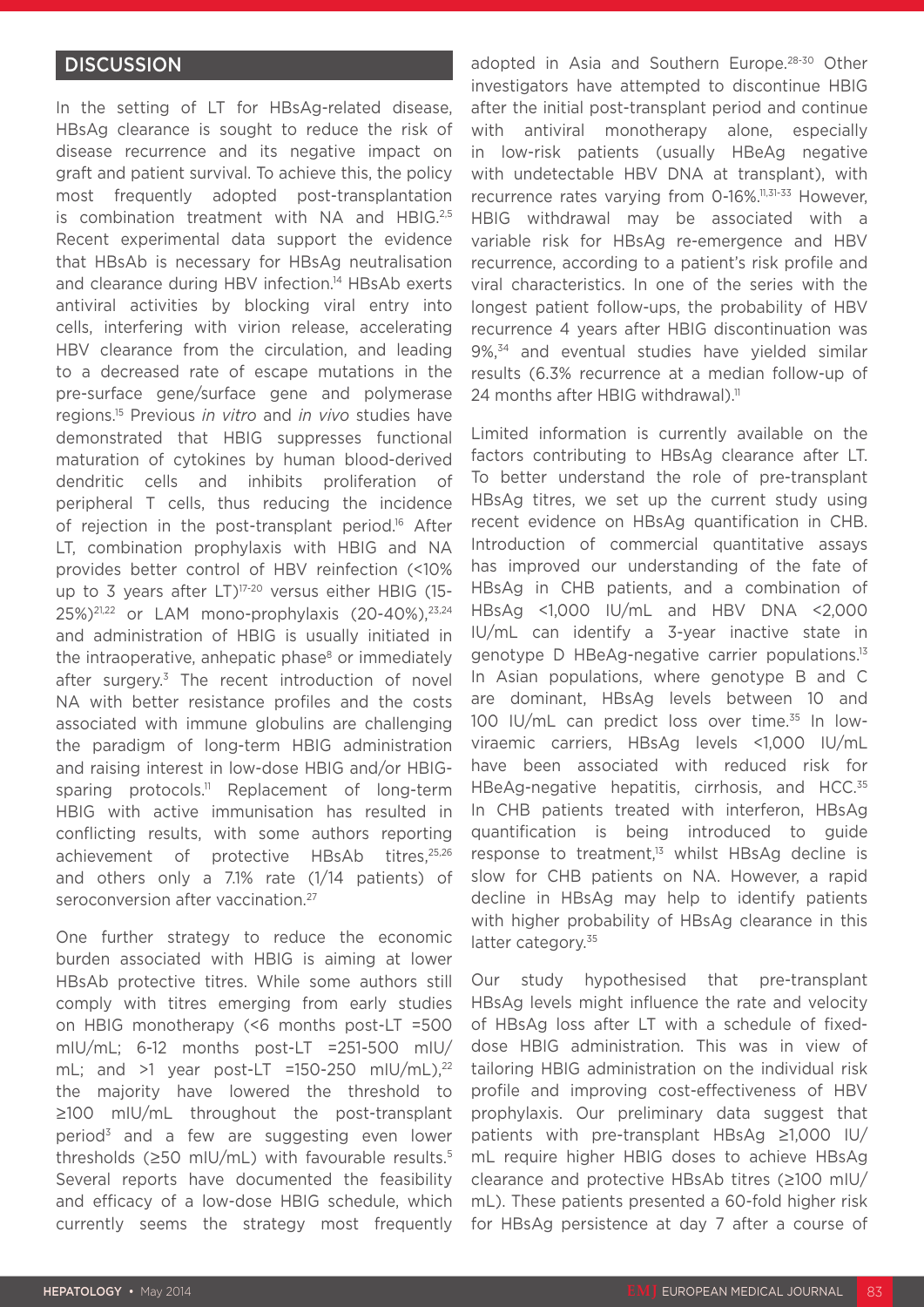30,000 IU HBIG (p=0.0002) and underwent further boosting with 30,000 IU HBIG, as per the current protocol. However, future studies should focus on tailoring HBIG dosing until HBsAg clearance has been achieved by means of on-demand HBIG schedules guided by daily/weekly HBsAg and/or HBsAb testing. The cut-off value of 876.5 IU/mL we found in the present trial needs to be validated in larger series before being used in clinical practice to guide HBIG dosing in the early posttransplant phase.

#### **CONCLUSION**

The major limitation of the current study is that we did not fully investigate all viral and disease

characteristics that might determine the fate of HBsAg clearance after LT, such as viral genotype and resistance, previous anti-viral treatments (NA versus INF), liver disease history, and severity. All of these factors should be evaluated and integrated to provide optimal care to HBsAgpositive LT recipients. However, to the best of our knowledge, this is the very first time that HBsAg quantification has been explored in LT population as a marker of HBsAg loss and seroconversion with a fixed-dose HBIG schedule. We advocate larger series to introduce such a marker in clinical practice and guide, among other clinical parameters, HBIG dosing in the early posttransplant course.

#### REFERENCES

1. Waki K et al. Outcome of liver transplantation for recipients with hepatitis B and hepatitis C virus coinfection: analysis of the UNOS data. Transplantation. 2011;92:809-14.

2. Lo CM et al. Prophylaxis and treatment of recurrent hepatitis B after liver transplantation. Transplantation. 2003;75(S3):S41-4.

3. Jiang L et al. Prophylaxis against hepatitis B recurrence post-transplantation using lamivudine and individualized low-dose hepatitis B immunoglobulin. Am J Transpl. 2010;10:1861-9.

4. Fox AN, Terrault NA. The option of HBIG-free prophylaxis against recurrent HBV. J Hepatol. 2012;56:1189-97.

5. Gane E. Post-transplant prophylaxis strategies for hepatitis B. Am J Transplant. 2010;10:1721-2.

6. Dan YY et al. Prophylactic strategies for hepatitis B patients undergoing liver transplant: a cost-effectiveness analysis. Liver Transpl. 2006;12:736-46.

7. Han SHB et al. An efficacy and costeffectiveness analysis of combination hepatitis B immune globulin and lamivudine to prevent recurrent hepatitis B after orthotopic liver transplantation compared with hepatitis B immune globulin monotherapy. Liver Transpl. 2000;6(6):741-8.

8. Shouval D, Samuel D. Hepatitis B immune globulin to prevent hepatitis B virus graft reinfection following liver transplantation: a concise review. Hepatology. 2000;32(6):1189-95.

9. Angus PW et al. Combination lowdose hepatitis B immune globulin and lamivudine therapy provides effective prophylaxis against post-transplantation hepatitis B. Liver Transpl. 2000:6(4):

#### 429-33.

10. Lok AS. Prevention of recurrent hepatitis B post-liver transplantation. Liver Transpl. 2002;8(10 Suppl 1):S67-73.

11. Cholongitas E et al. Hepatitis B prophylaxis post liver transplantation with newer nucleos(t)ide analogues after hepatitis B immunoglobulin discontinuation. Transpl Infect Dis. 2012;14(5):479-87.

12. Kim JH et al. HBsAg level and clinical course in patients with chronic hepatitis B treated with nucleoside analogue: five years of follow-up data. Clin Mol Hepatol. 2013;19(4):409-16.

13. Martinot-Peignoux M et al. HBsAg quantification: useful for monitoring natural history and treatment outcome. Liver Int. 2014;Suppl 1:97-107.

14. Wu C et al. Amino acid substitutions at positions 122 and 145 of hepatitis B virus surface antigen (HBsAg) determine the antigenicity and immunogenicity of HBsAg and influence in vivo HBsAg clearance. J Virol. 2012;86(8):4658-69.

15. Neumann AU et al. Novel mechanism of antibodies to hepatitis B virus in blocking viral particle release from cells. Hepatology. 2010;52(3):875-85.

16. Kwekkeboom J et al. Hepatitis B immunoglobulins inhibit dendritic cells and T cells and protect against acute rejection after liver transplantation. Am J Transplant. 2005;5(10):2393-402.

17. Dumortier J et al. Combined lamivudine and hepatitis B immunoglobulin for the prevention of hepatitis B recurrence after liver transplantation: long-term results. Am J Transplant. 2003;3:999-1002.

18. Rosenau J et al. Lamivudine and lowdose hepatitis B immune globulin for

prophylaxis of hepatitis B reinfection after liver transplantation possible role of mutations in the YMDD motif prior to transplantation as a risk factor for reinfection. J Hepatol. 2001;34:895-902.

19. Markowitz JS et al. Prophylaxis against hepatitis B recurrence following liver transplantation using combination lamivudine and hepatitis B immune globulin. Hepatology. 1998;28:585-9.

20. Marzano A et al. Prevention of hepatitis B virus recurrence after liver transplantation in cirrhotic patients treated with lamivudine and passive immunoprophylaxis. J Hepatol. 2001;34:903-10.

21. Terrault NA et al. Prophylaxis in liver transplant recipients using a fixed dosing schedule of hepatitis B immunoglobulin. Hepatology. 1996;24:1327-33.

22. McGory RW et al. Improved outcome of orthotopic liver transplantation for chronic hepatitis B cirrhosis with aggressive passive immunization. Transplantation. 1996;61:1358-64.

23. Perrillo RP et al. Lamivudine North American Transplant Group. A multicenter United States–Canadian trial to assess lamivudine monotherapy before and after liver transplantation for chronic hepatitis B. Hepatology. 2001;33:424-32.

24. Mutimer D et al. Lamivudine without HBIg for prevention of graft reinfection by hepatitis B: long-term follow-up. Transplantation. 2000;70:809-15.

25. Starkel P et al. Response to an experimental HBV vaccine permits withdrawal of HBIg prophylaxis in fulminant and selected chronic HBVinfected liver graft recipients. Liver Transpl. 2005;11:1228-34.

26. Albeniz Arbizu E et al. Prophylaxis of